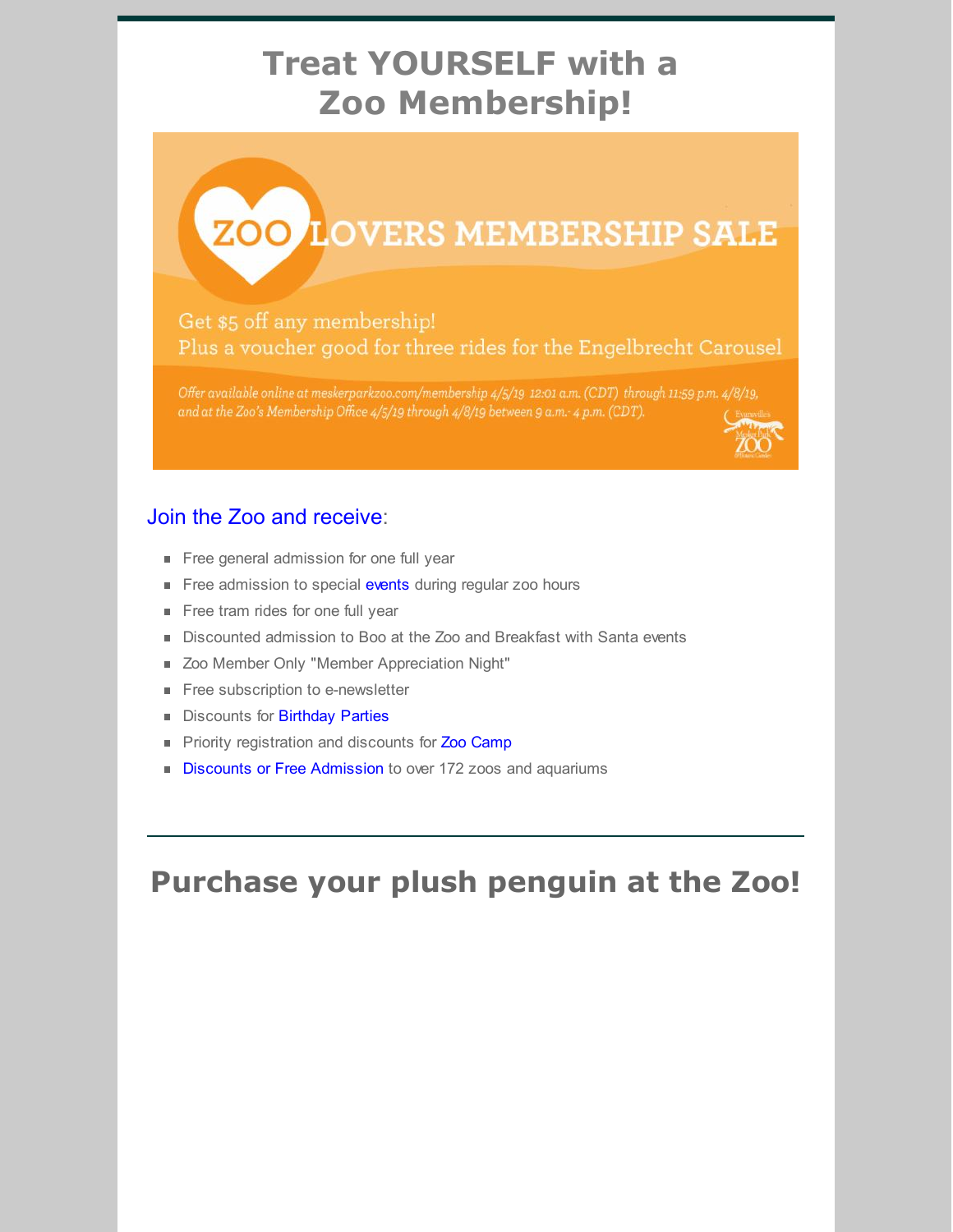## Become a **ZooParent**



Adopt a plush penguin to help support the construction of a new Humboldt Penguin Habitat - Penguins of Patagonia at Mesker Park Zoo & Botanic Garden. ZooParents receive a tote bag with plush penguin and fact sheet. It's a perfect gift!





#### **Honor Earth Day by helping the Zoo cleanup litter.**

Join Zoo staff and community volunteers Saturday, April 6, 9 a.m.-Noon, to pick up litter around Zoo grounds.

**Details:** Supplies will be provided, but guests are encouraged to bring gloves or trash grabbers. Litter collected will be sorted and displayed at Party for the Planet. [Volunteer](https://files.constantcontact.com/122c30b3101/3e91734d-b816-4473-8f50-2f854074ee96.doc) waiver. Meet at front zoo entrance, 1545 Mesker Park Drive.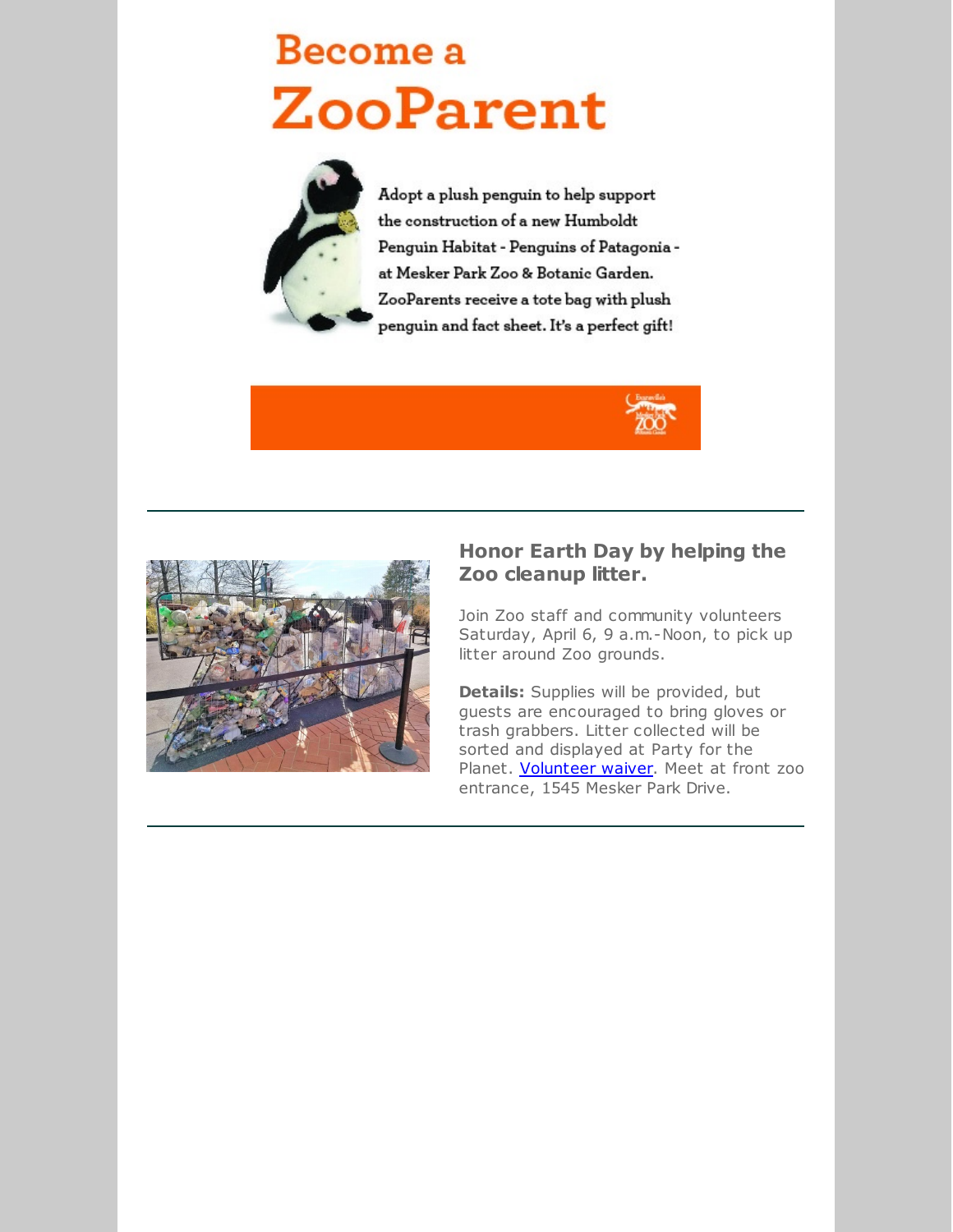

What better way to celebrate Earth Day than with the planet's amazing and diverse wildlife at Mesker Park Zoo & [Botanic](https://www.meskerparkzoo.com/) Garden?! Party for the Planet is the largest combined Earth Day celebration in North America. Stations will be set up throughout the Zoo with information on different environmental issues, activities, and animal encounters as we focus on conservation and sustainability.



#### **Recycled Art Contest 2019** *Upcycle your recyclables into works of art!*

**Get creative with your recyclables - Participate in the Zoo's Recycled Art Contest! It's easy, it's fun, and it's good for our planet!**

**Entries will be accepted between April 14 -19, from 9AM to 4PM at the Front Gate of the Zoo.**

**Click HERE for [details.](https://files.constantcontact.com/122c30b3101/ad3cd847-27f3-452e-9df2-e827ffe68625.pdf)**

**Questions? [Email](mailto:hmills@meskerparkzoo.com) Hope Mills**

The Zoo is *THE* place for your kids this summer. With 8 week-long sessions of hands-on, interactive,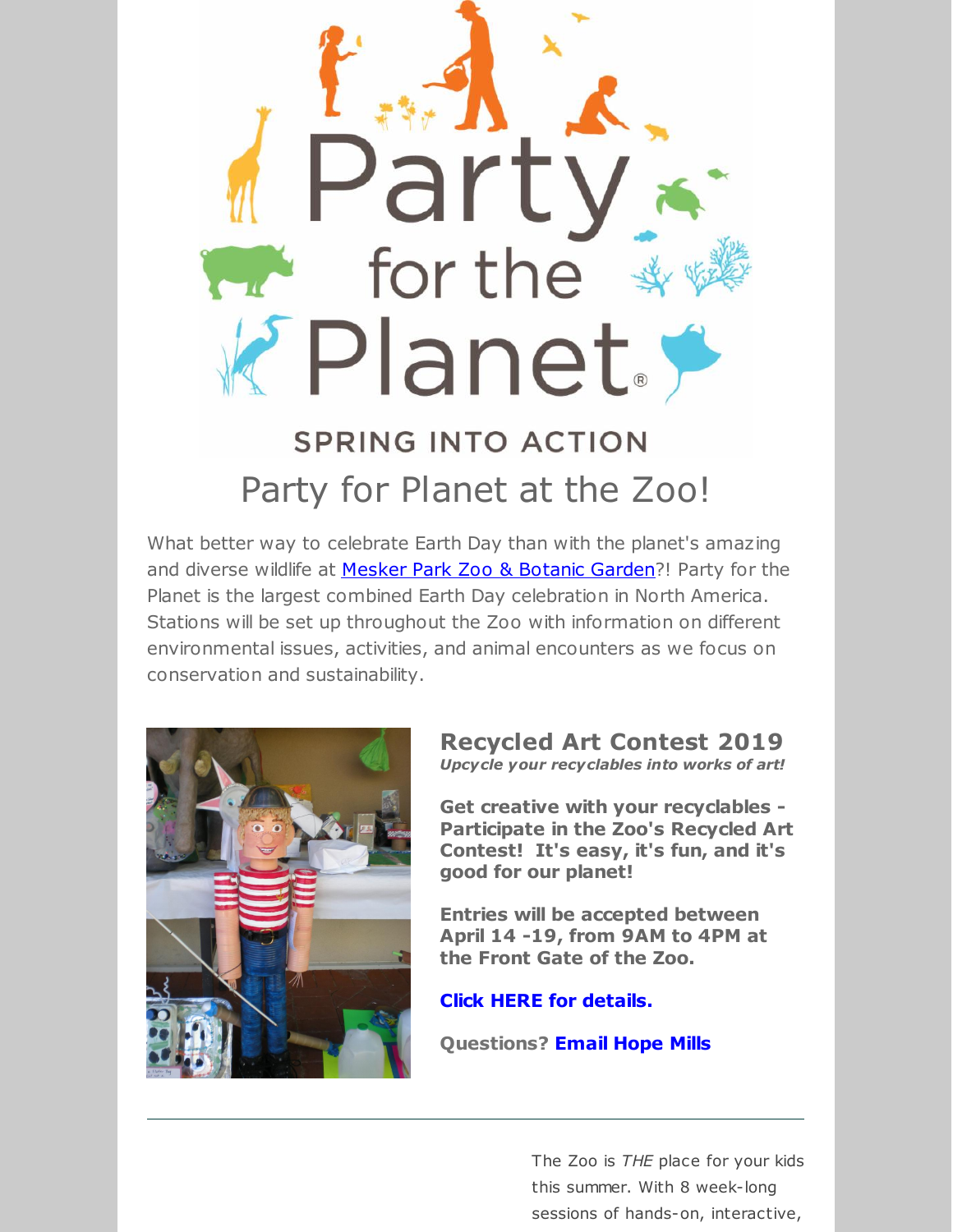It's gonna be a Tall'wesome summer  $@$ the zoo Summer Camp Registration Now Open!

and FUN camps, you can be assured that your kids are making great summer memories-and learning something too!

#### [Registration](https://www.meskerparkzoo.com/camp/) and details.

**Camp sessions reach capacity quickly - do not delay enrollment!**



#### **Green Team Tip: Carbon Footprint**

of carbon dioxide."

**What is a carbon footprint?** A carbon footprint is defined as, "the total amount of greenhouse gases produced to directly and indirectly support human activities, and is usually expressed in equivalent tons

For example, when you drive a car,

the engine burns fuel which creates a certain amount of carbon dioxide (CO2, the chemical symbol for carbon dioxide), depending on its fuel consumption and the driving distance.

When you heat your house with oil, gas, or coal, then you also generate CO2. Even if you heat your house with electricity, the generation of the electrical power may also have emitted a certain amount of CO2. When you buy food and goods, the production of the food and goods also emitted some quantities of CO2.

Your carbon footprint is the sum of all emissions of carbon dioxide, which were induced by your activities in a given time frame. Per timeforchange.org, a carbon footprint is calculated for the time period of a year. [CLICK](https://www.carbonfootprint.com/calculator.aspx) HERE to calculate your carbon footprint.